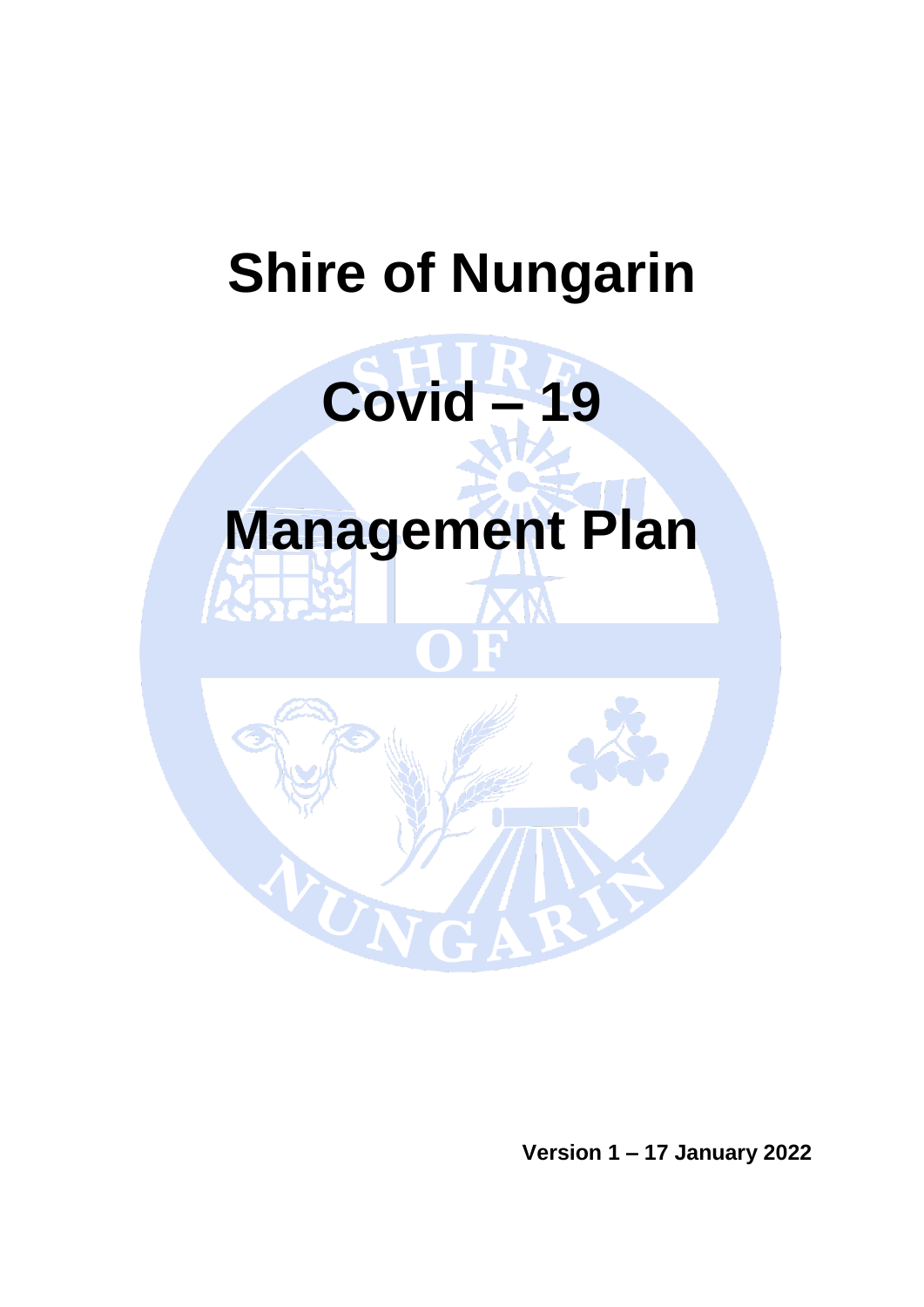# Contents

| 1.             |   |  |
|----------------|---|--|
| 2.             |   |  |
| 3.             |   |  |
| 4.             |   |  |
| 5 <sub>1</sub> |   |  |
| 6.             |   |  |
| 6.1            |   |  |
| 6.2            |   |  |
| 6.3            |   |  |
| 6.4            |   |  |
| 6.5            |   |  |
| 6.6            |   |  |
| 7 <sub>1</sub> | 0 |  |

R

 $\sigma_{\rm N}$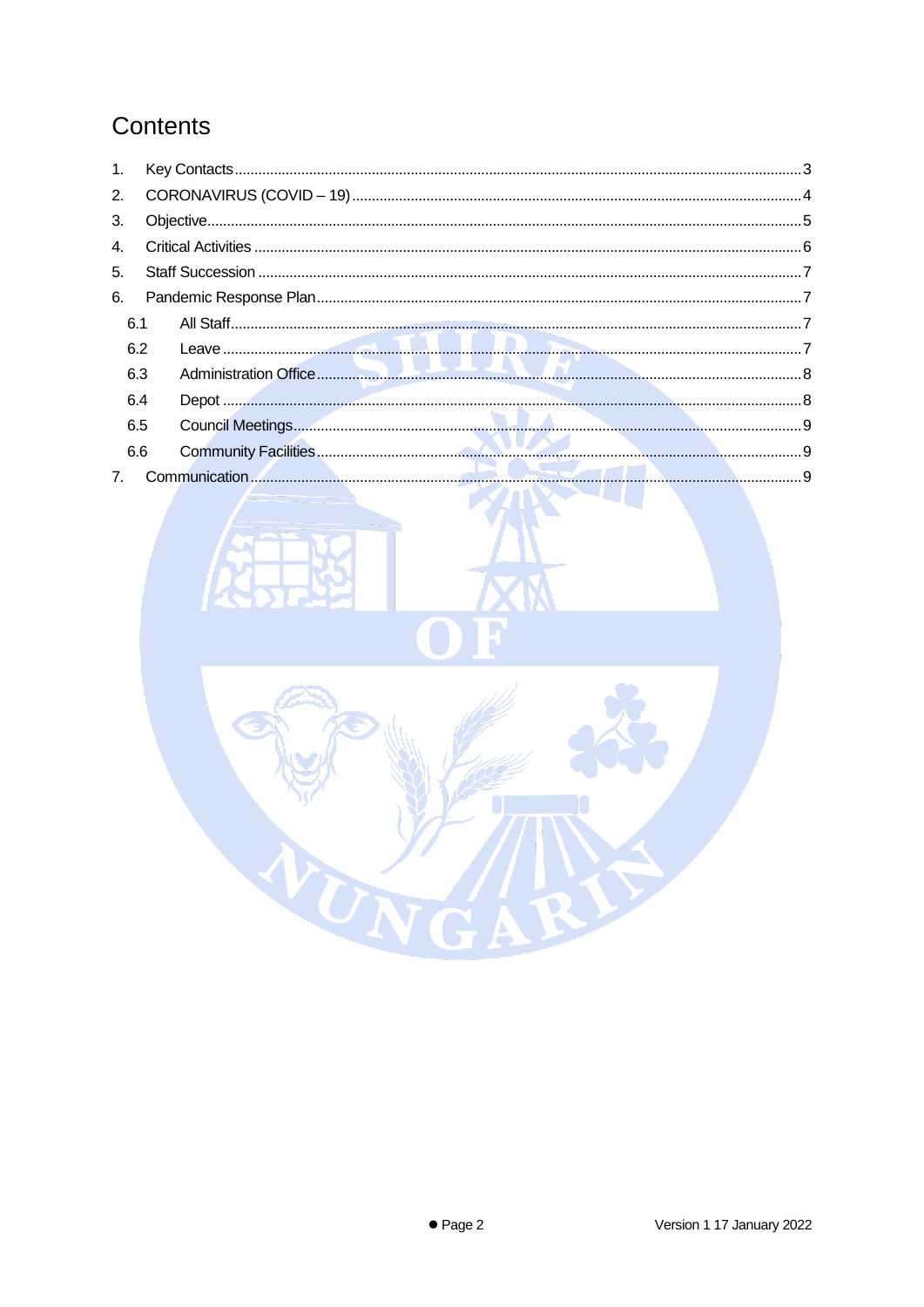# <span id="page-2-0"></span>1. Key Contacts

#### *Internal Contacts*

| <b>Name</b>   | <b>Position</b>                | Contact #    | <b>Responsible Area</b>   |
|---------------|--------------------------------|--------------|---------------------------|
| Leonard Long  | <b>Chief Executive Officer</b> | 0427 465 006 | <b>Corporate Services</b> |
| Cameron Large | Manager Works & Services       | 0428 465 007 | Works & Services          |
| David Nayda   | Supervisor Works & Services    | 0477 410 876 | Works & Services          |

#### *External Contacts*

| <b>Key Contacts</b>                       | <b>Contact Numbers/s</b> |
|-------------------------------------------|--------------------------|
| <b>COVID-19 Health Information Line</b>   | 1800 020 080             |
| COVID - 19 Information Hotline            | 13 26843                 |
| <b>WA County Health Service Wheatbelt</b> | 9621 0700                |
| <b>Police &amp; Emergency Services</b>    | 000                      |
| <b>Mukinbudin Police Station</b>          | 9047 2200                |
| <b>Merredin Police Station</b>            | 9030 0175                |
| Ambulance                                 | 000                      |
| St John Ambulance Mukinbudin              | 000                      |
| Kununoppin Hospital                       | 9683 0222                |
| <b>Kununoppin Medical Practice</b>        | 9683 0204                |
| <b>Merredin Hospital</b>                  | 9081 3222                |
| <b>Northam Hospital</b>                   | 9690 1300                |
| <b>Insurance Company - LGIS</b>           | 94838888                 |
| <b>WA Local Government Association</b>    | 9213 2000                |
| Department of Transport Licensing         | 6551 6568 / 1800 354 928 |
| Waste Collection - Avon Waste             | 9641 1318                |
| Swimming Pool - Crystal Clear Aquatics    | 0435 680 349             |

# **Key Stakeholders**

| <b>Key Stakeholders</b>                        | <b>Contact Numbers/s</b>        |  |  |
|------------------------------------------------|---------------------------------|--|--|
| <b>Nungarin Sports Committee</b>               | Mick Caughey - 0429 441 067     |  |  |
| <b>Nungarin Community Resource Centre</b>      | Emily Alberti - 9046 5400       |  |  |
| <b>Nungarin Primary School</b>                 | Leonie Matthews - 9046 4300     |  |  |
| Nungarin Country Women's Association           | Eileen O'Connell - 0427 465 107 |  |  |
| Nungarin Heritage Machinery and Army<br>Museum | Gary Coumbe - 0447 465 037      |  |  |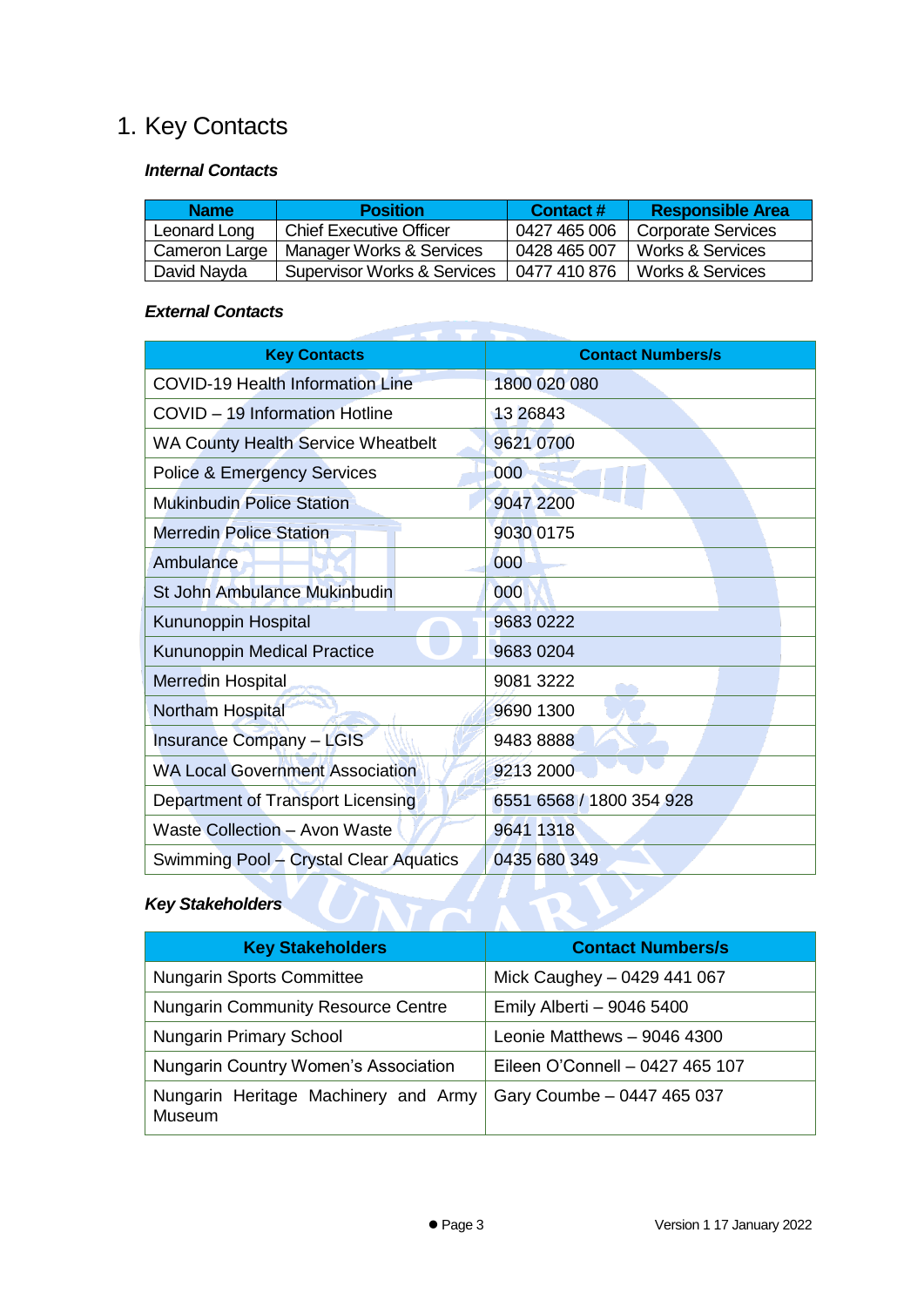#### *Key Suppliers*

| <b>Supply Item</b>                   | <b>Key Suppliers</b>          | <b>Contact Numbers/s</b> |  |
|--------------------------------------|-------------------------------|--------------------------|--|
| <b>Cleaning Supplies</b>             | <b>ABCO</b>                   | 1800 177 399             |  |
| <b>Personal Protective Equipment</b> | Hersey's Safety               | 9417 7870                |  |
| <b>Hygiene Products</b>              | <b>ABCO</b>                   | 1800 177 399             |  |
| <b>Meals on Wheels</b>               | <b>Merredin Senior Centre</b> | 9041 2233                |  |
| Fuel                                 | <b>Great Southern Fuel</b>    | 9041 1082                |  |

#### *Information Sources*

| <b>Key Agency</b>                                                     | <b>Link</b>                                                                                                          |
|-----------------------------------------------------------------------|----------------------------------------------------------------------------------------------------------------------|
| Department of the Premier and<br>Cabinet                              | https://www.wa.gov.au/                                                                                               |
| Department of the Premier and CEO Gateway (emailed to CEO)<br>Cabinet |                                                                                                                      |
| Latest News & Information<br>Department of the Premier and<br>Cabinet | https://www.wa.gov.au/organisation/department-<br>of-the-premier-and-cabinet/coronavirus-covid-19-<br>latest-updates |
| Department of Health                                                  | https://healthywa.wa.gov.au                                                                                          |
| WA <b>M</b><br>Government<br>Local<br>Association                     | https://walga.asn.au/News,-Events-and-<br>Publications/Media/COVID-19                                                |

# <span id="page-3-0"></span>2. CORONAVIRUS (COVID – 19)

#### *What is COVID – 19*

COVID-19 is the disease caused by the coronavirus, SARS-CoV-2. Coronaviruses are a large family of viruses that cause respiratory infections. These can range from the common cold to more serious diseases.

#### *How COVID – 19 Spreads*

COVID-19 is a new disease, so there is limited natural immunity in our community. This means that COVID-19 can spread quickly.

The virus is usually spread from person to person by:

- close contact with an infectious person
- contact with droplets from an infected person's cough or sneeze
- touching objects or surfaces that have droplets from an infected person, and then touching your mouth or face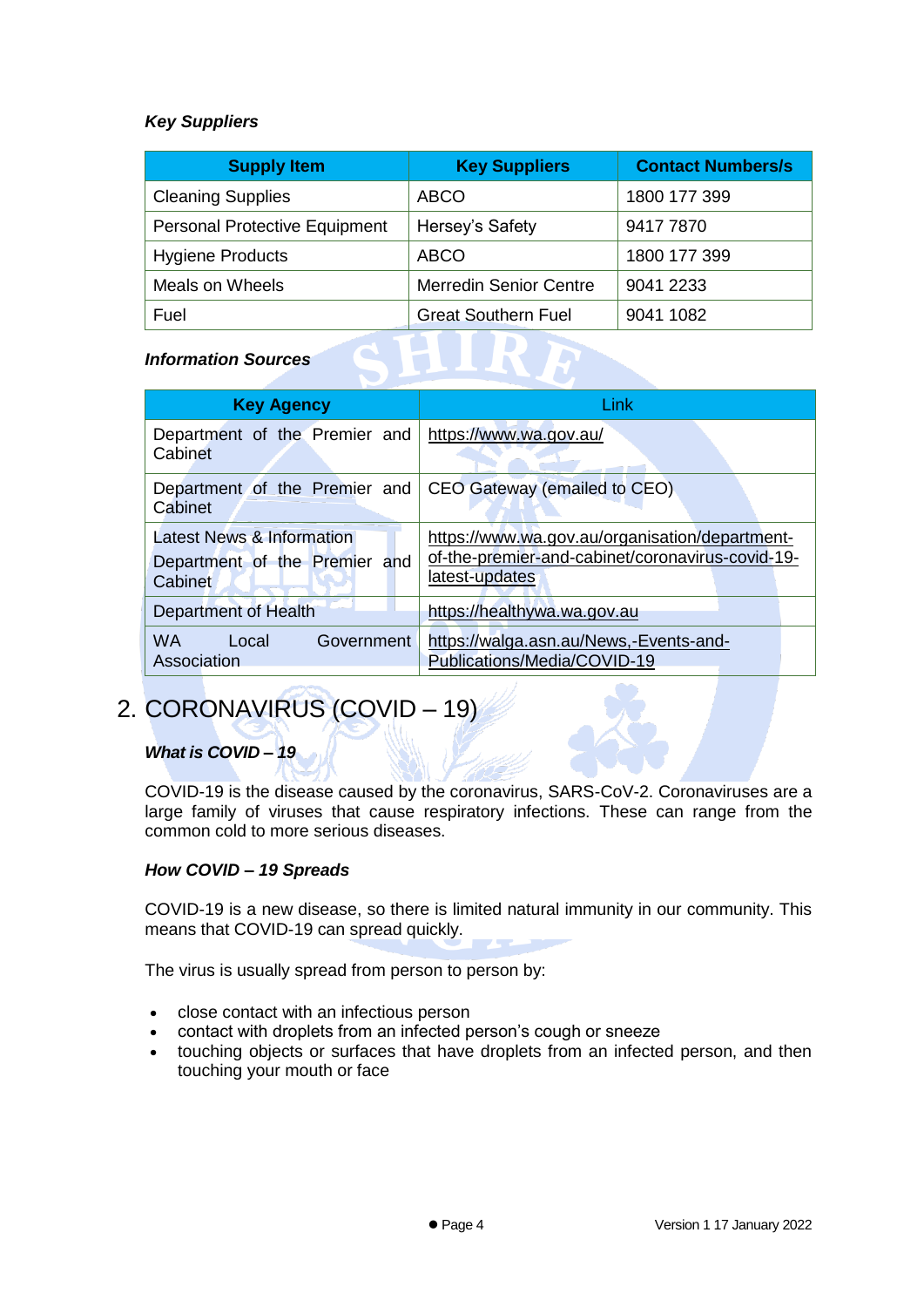#### *Symptoms of COVID - 19*

Symptoms of COVID-19 can range from mild to severe. Some people recover easily, and others get very sick very quickly. If you test positive for COVID-19 you may experience:

- fever
- coughing
- sore throat
- shortness of breath.

Other symptoms include:

- runny nose or congestion
- headache or fatigue
- muscle or joint pains
- nausea or loss of appetite
- diarrhoea or vomiting
- temporary loss of smell or altered sense of taste. COVID-19 symptoms are similar to some common illnesses, such as colds and flu, or allergies.

#### *When should you be tested?*

You should attend a walk-in or drive-through COVID-19 testing clinic if you:

- have [COVID-19 symptoms](https://www.health.gov.au/health-alerts/covid-19/symptoms-and-variants)
- are a close contact of someone who has tested positive?
- have been advised to do so by a health professional.

If you have COVID-19 symptoms you can have unlimited tests (rapid antigen or PCR) at a COVID-19 testing clinic. Isolate at home until you receive your result.

#### *Testing Clinics*

| <b>Clinic</b>                                | Location                    |
|----------------------------------------------|-----------------------------|
| Kununoppin Health Service                    | Leake St - 9683 0222        |
| <b>Merredin Health Services</b>              | Kitchener Road - 9081 3222  |
| <b>Kellerberrin Memorial Health Services</b> | 51 Gregory St - 9045 6222   |
| <b>Bruce Rock Memorial Health Services</b>   | 35 Dunstall Str - 9061 0222 |

### <span id="page-4-0"></span>3. Objective

The purpose of implementing the Business Continuity Plan (BCP) is in preparation of the State Government opening borders.

The Shire of Nungarin is taking precautions in relation to coronavirus (COVID-19). We are taking the situation seriously and implementing measures to protect the community and minimise potential impacts of COVID-19. Measures put in place are to respond and recover from this pandemic situation.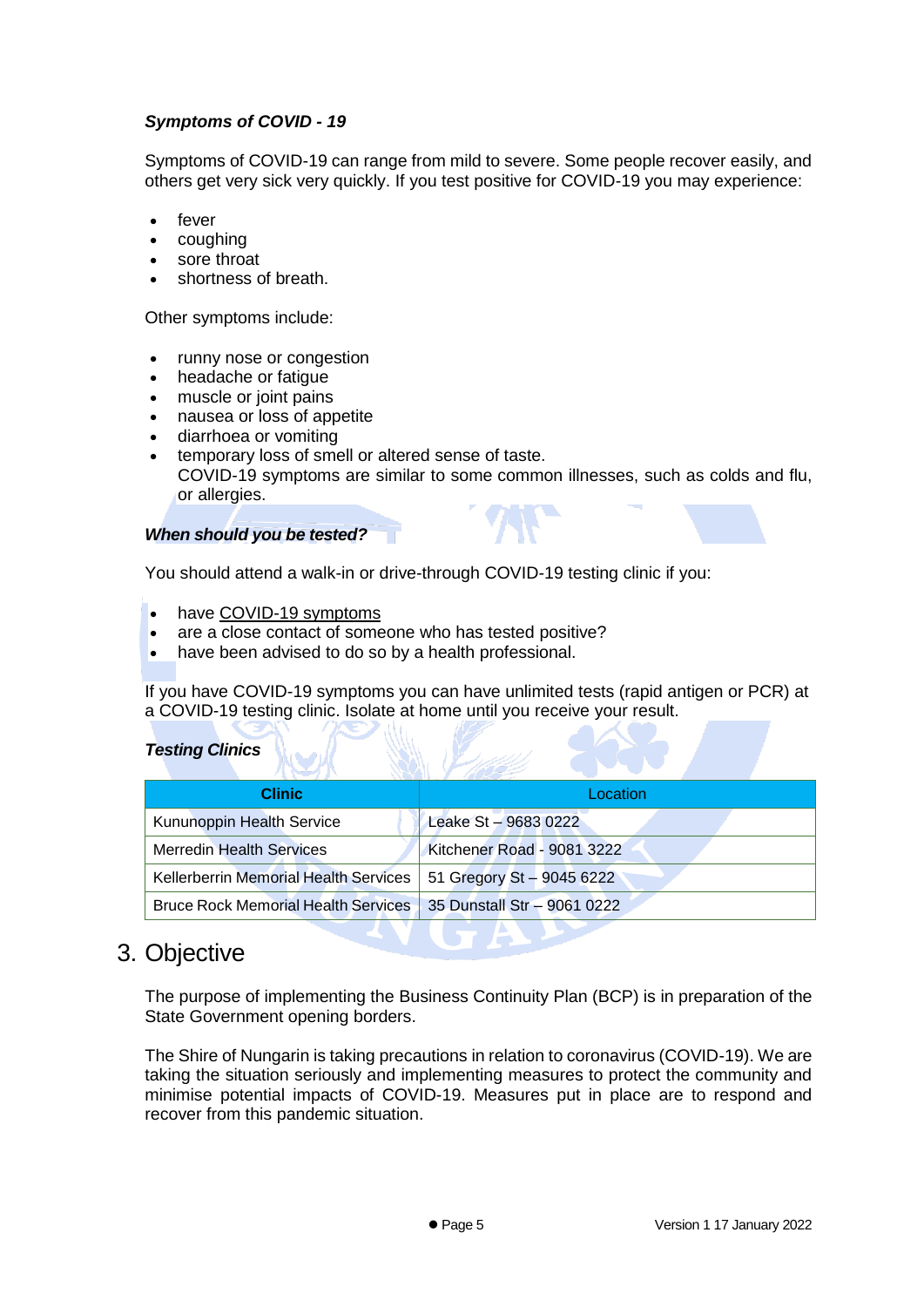Preparation will ensure the Shire of Nungarin can continue to deliver its essential services at an acceptable level during and after the disruptive pandemic.

The objectives of this plan enable the Shire to:

- 1. Ensure we are prepared;
- 2. Define prioritise and re-establish non-critical business functions as quickly and efficiently as possible;
- 3. Follow a systematic plan for the management of the pandemic;
- 4. Detail the immediate response to minimise loss of critical business functions;
- 5. Minimise the effect of the pandemic on the community, staff and Council; and
- 6. Review and update this plan on a regular basis.

The plan aims to provide a mechanism to enable management to focus on maintaining the Shire's most critical functions; whilst working in a practical way toward eventual restoration of non-critical business functions.

| <b>Priority</b> | <b>Activity</b>                       | <b>Continuity Action</b>                                                                                        |                                               |  |
|-----------------|---------------------------------------|-----------------------------------------------------------------------------------------------------------------|-----------------------------------------------|--|
|                 |                                       | Post 5 February                                                                                                 | <b>Lockdown Scenario</b>                      |  |
| 1               | <b>Incoming Phone Calls</b>           | No disruption<br>Landlines redirected to<br>Mobile phones                                                       |                                               |  |
| 1               | <b>Urgent Road Maintenance</b>        | No disruption                                                                                                   |                                               |  |
| 1               | <b>Refuse Management</b>              | No disruption                                                                                                   |                                               |  |
| 1               | <b>Sanitation Management</b>          | No disruption                                                                                                   |                                               |  |
| 1               | <b>Facility Cleaning</b>              | No disruption<br>As per Government<br><b>Direction</b>                                                          |                                               |  |
| 1               | <b>Community Facilities</b>           | No disruption<br>As per Government<br><b>Direction</b>                                                          |                                               |  |
| 1               | <b>Creditors</b>                      | No disruption<br><b>Remote function</b>                                                                         |                                               |  |
| 1               | <b>Debtors</b>                        | No Disruption<br><b>Remote function</b>                                                                         |                                               |  |
| 1               | <b>Customer Service</b>               | No entry to Shire<br>Office without a                                                                           | By appointment only if not<br>able to resolve |  |
|                 |                                       | mask                                                                                                            | telephonically                                |  |
| 1               | Payroll                               | <b>No Disruption</b>                                                                                            | <b>Remote function</b>                        |  |
| 1               | Communications<br>(website, Facebook) | <b>No Disruption</b>                                                                                            |                                               |  |
| 1               | <b>Council Meetings</b>               | No disruption                                                                                                   | As per Government<br><b>Direction</b>         |  |
| $\overline{2}$  | Licensing                             | No entry to Shire<br>By appointment only &<br>Office without a<br>restricted to local<br>mask<br>community only |                                               |  |
| $\overline{2}$  | <b>Facility Maintenance</b>           | Reduced to critical<br>No disruption<br>maintenance                                                             |                                               |  |
| $\overline{2}$  | Parks & Garden Maintenance            | No Disruption                                                                                                   |                                               |  |

### <span id="page-5-0"></span>4. Critical Activities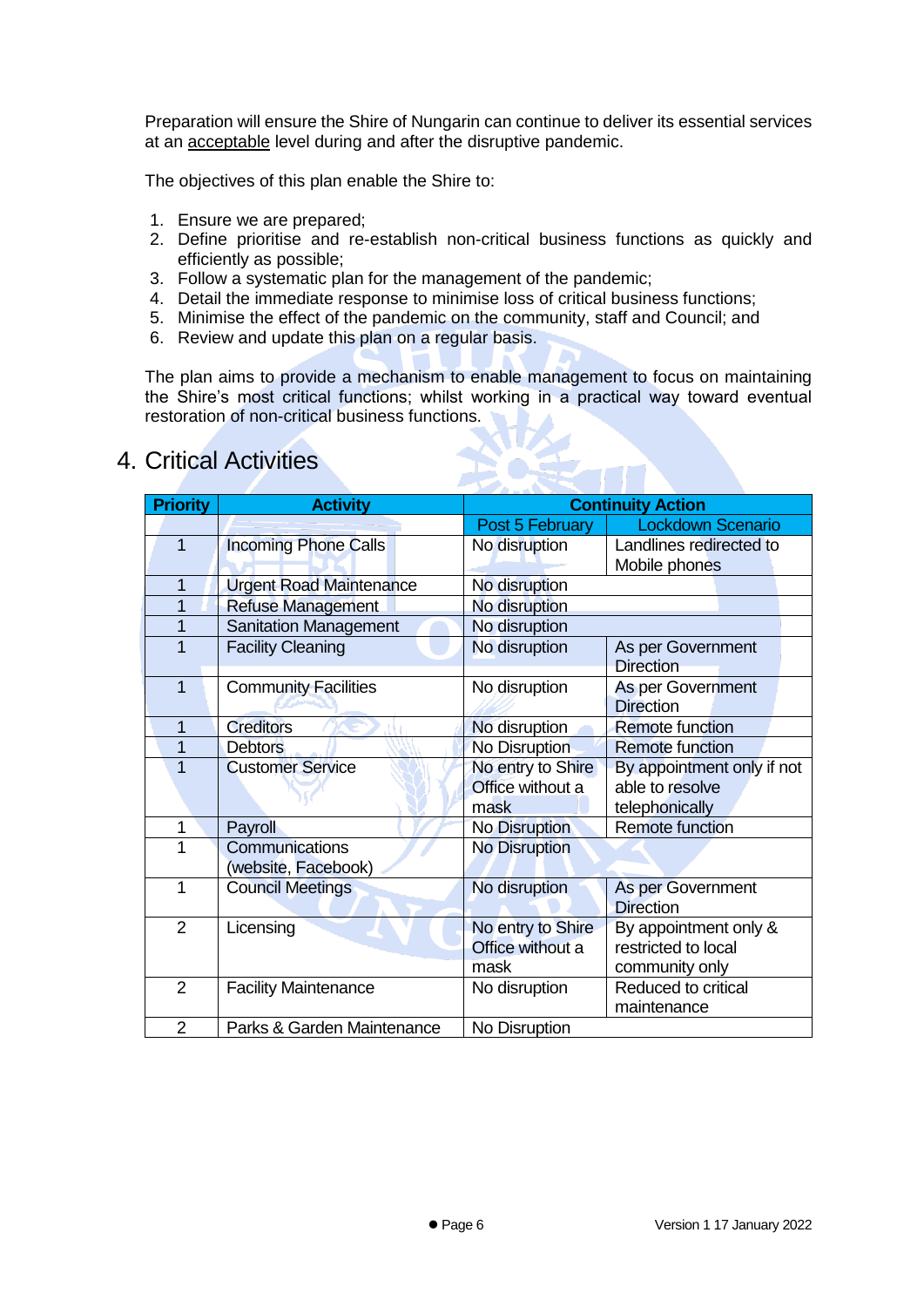# <span id="page-6-0"></span>5. Staff Succession

To ensure the continuity of Shire business, it is imperative to ensure there is a clear succession plan for critical staff should they become incapacitated and unable to work from home.

| <b>Position</b>                        | 1 <sup>st</sup> Successor  |              |                    | 2 <sup>nd</sup> Successor |           |
|----------------------------------------|----------------------------|--------------|--------------------|---------------------------|-----------|
| <b>Chief Executive Officer</b>         | Manager                    | <b>Works</b> |                    | & Senior                  | Corporate |
|                                        | Services                   |              |                    | <b>Services Officer</b>   |           |
| Manager Works & Services               | Supervisor<br>Works        |              | &   CEO discretion |                           |           |
|                                        | Services                   |              |                    |                           |           |
| Senior Corporate Services Officer      | <b>Executive Assistant</b> |              |                    | <b>CEO</b> discretion     |           |
| <b>Supervisor Works &amp; Services</b> | <b>CEO</b> discretion      |              |                    |                           |           |

## <span id="page-6-1"></span>6. Pandemic Response Plan

#### <span id="page-6-2"></span>6.1 All Staff

- When dealing with the public indoors or social distancing cannot be adhered to staff will be required to wear a mask.
- Staff member deemed to be a close contact or a close contact of someone waiting on the result of a Covid – 19 test.

Close Contact as defined by State Government at the time. [https://www.healthywa.wa.gov.au/Articles/A\\_E/Coronavirus/COVID-19-definitions](https://www.healthywa.wa.gov.au/Articles/A_E/Coronavirus/COVID-19-definitions)

| Action:                                                                             |  |  |  |  |
|-------------------------------------------------------------------------------------|--|--|--|--|
| Immediately advise your supervisor.                                                 |  |  |  |  |
| <b>Leave Allocation</b>                                                             |  |  |  |  |
| Personal (Sick)<br>Do not return to work until the close contact has received a     |  |  |  |  |
| Leave if available<br>negative test result                                          |  |  |  |  |
| unpaid leave if not                                                                 |  |  |  |  |
| Follow State Government Directions if the close contact receives a positive result. |  |  |  |  |

#### <span id="page-6-3"></span>6.2 Leave

| <b>Scenario</b>                              | <b>Leave Entitlement</b>                    |  |
|----------------------------------------------|---------------------------------------------|--|
| Close Contact (see clause 6.1)               |                                             |  |
| If you have flu-like symptoms                | Personal (Sick Leave) accrued               |  |
| If you have tested positive for Covid - 19   |                                             |  |
| If you are required to isolate due to travel | Annual leave accrued                        |  |
| If in lockdown and arrangements cannot be    | First 5 working days you will be paid as    |  |
| made for you to work                         | though you were at work. After first 5 days |  |
|                                              | annual leave / long service leave           |  |

**Note** if you do not have sufficient sick leave accrued, you may use any annual or long service leave accrued. If you do not have sufficient annual or long service leave accrued, you may be required to take unpaid leave.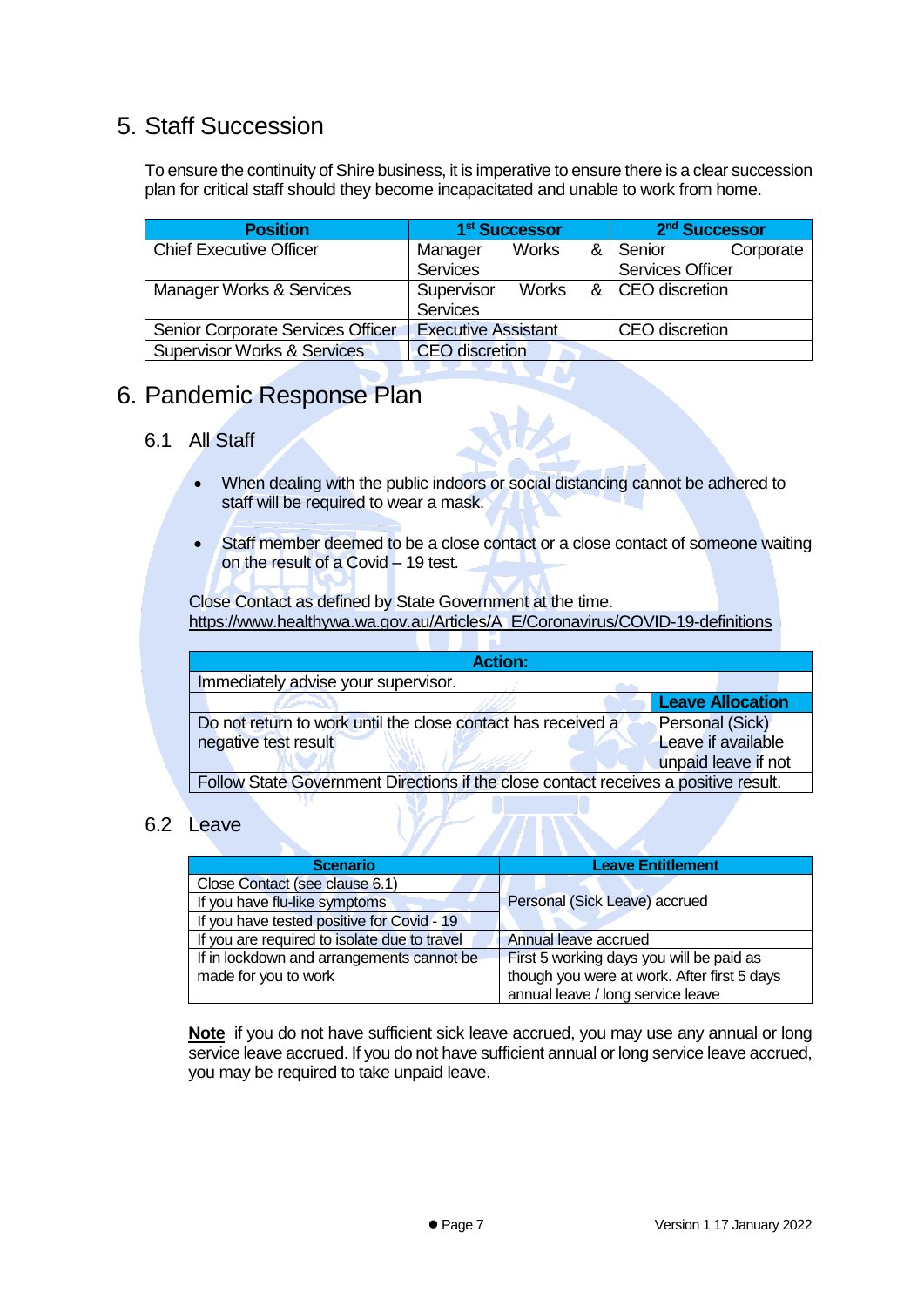#### <span id="page-7-0"></span>6.3 Administration Office

With the lifting of border restrictions into Western Australia and the emerging variants to the virus including the highly transmissible Omicron variant, community transmission of COVID-19 is anticipated to occur frequently.

It is the responsibility of the Shire to put in place work practices which protect our staff and provide a safe working environment and to ensure the continuity of service to the community.

The Administration Office is most frequented by the public, to protect staff the following steps will be taken.

- Access is to the administration building will be subject to wearing a mask (no mask no entry).
- Public will be required to register either through the QR code or in the register to be placed outside the entry door.
- Hand Sanitiser station will be placed outside the entry door, and public requested to sanitise prior to entering the building.
- Social distancing must be adhered to.
- Where possible in-person meetings should be restricted to a maximum of five people.
- Administration staff are to disinfect all surfaces following a meeting with the public.

#### <span id="page-7-1"></span>6.4 Depot

Due to the small number of Depot Staff, the Depot cannot always be occupied which makes it difficult to control visitors coming in and out the building. This is not only a potential Covid  $-19$  risk but also a security risk.

To mitigate both the Covid – 19 and security risk the following steps will be implemented:

- When not occupied all doors to the building including shed doors are to be closed and locked.
- All visitors will be required to report to the Administration Building, unless an appointment has been made with a Depot Staff member to meet at the Depot.
- Access is to the Depot building will be subject to wearing a mask (no mask no entry).
- Public will be required to register either through the QR code or in the register available at the Depot and the Administration Building.
- Hand Sanitiser station will be placed at the entry door, and public requested to sanitise prior to entering the building.
- Social distancing must be adhered to.
- Where possible in-person meetings should be restricted to a maximum of five people.
- Depot staff are to disinfect all surfaces following a meeting with the public.
- Staff meetings will be conducted in the workshop to improve social distancing.
- During lunch times Depot Staff are to adhere to social distancing requirements.
- Staff are to disinfect all plant and equipment after use.
- Were possible staff should not travel more than two in a vehicle.
- Staff must not use the vehicle if feeling unwell.
- Only remain in the vehicle while traveling.